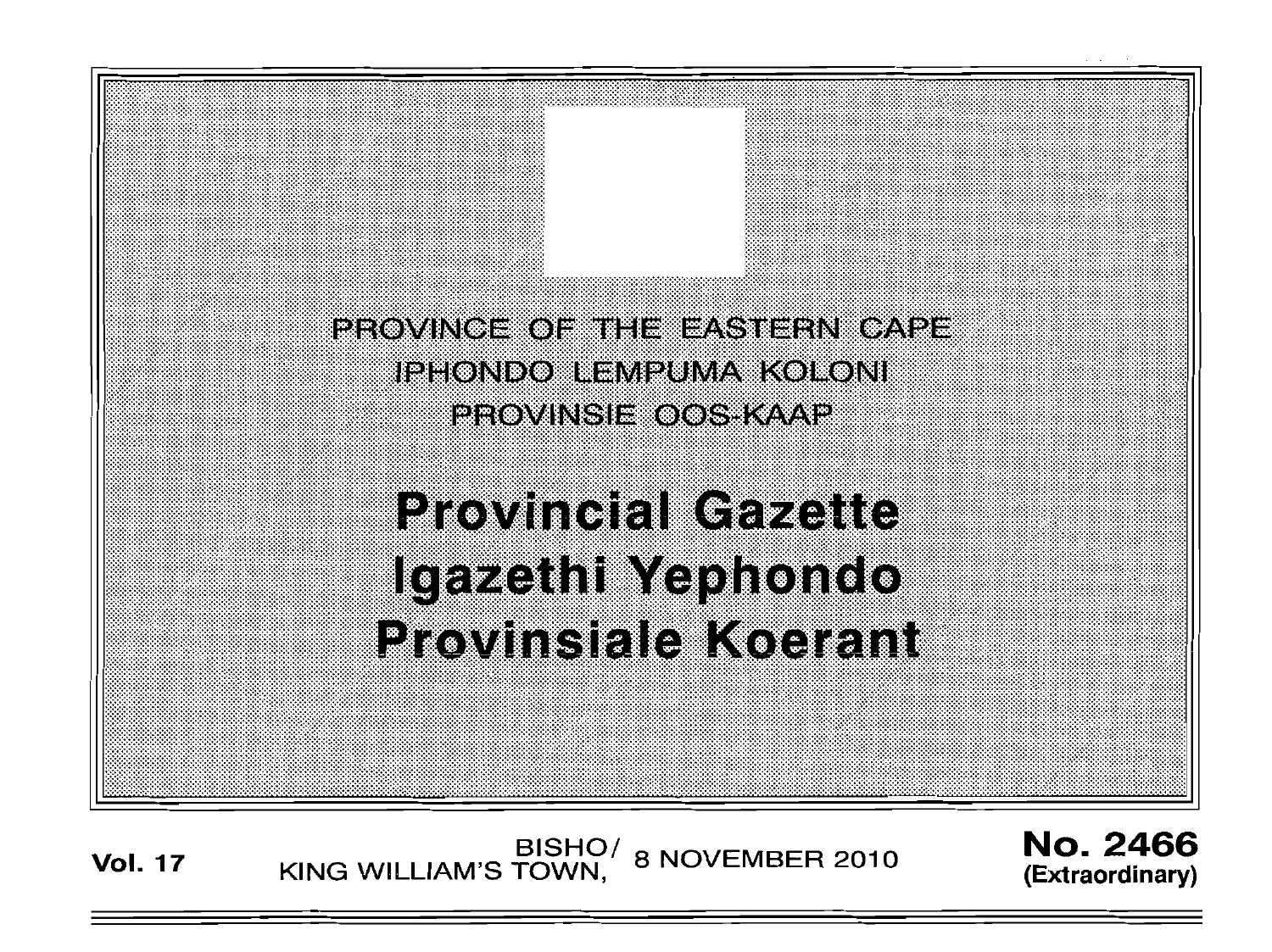# IMPORTANT NOTICE

The Government Printing Works will not be held responsible for faxed documents not received due to errors on the fax machine or faxes received which are unclear or incomplete. Please be advised that an "OK" slip, received from a fax machine, will not be accepted as proof that documents were received by the GPW for printing. If documents are faxed to the GPW it will be the sender's responsibility to phone and confirm that the documents were received in good order.

Furthermore the Government Printing Works will also not be held responsible for cancellations and amendments which have not been done on original documents received from clients.

# CONTENTS ·INHOUD

| No. |                        | Page<br>No. | Gazette<br>No. |
|-----|------------------------|-------------|----------------|
|     | <b>GENERAL NOTICES</b> |             |                |
|     |                        |             | 2466           |
|     |                        | 4           | 2466           |
|     |                        | 4           | 2466           |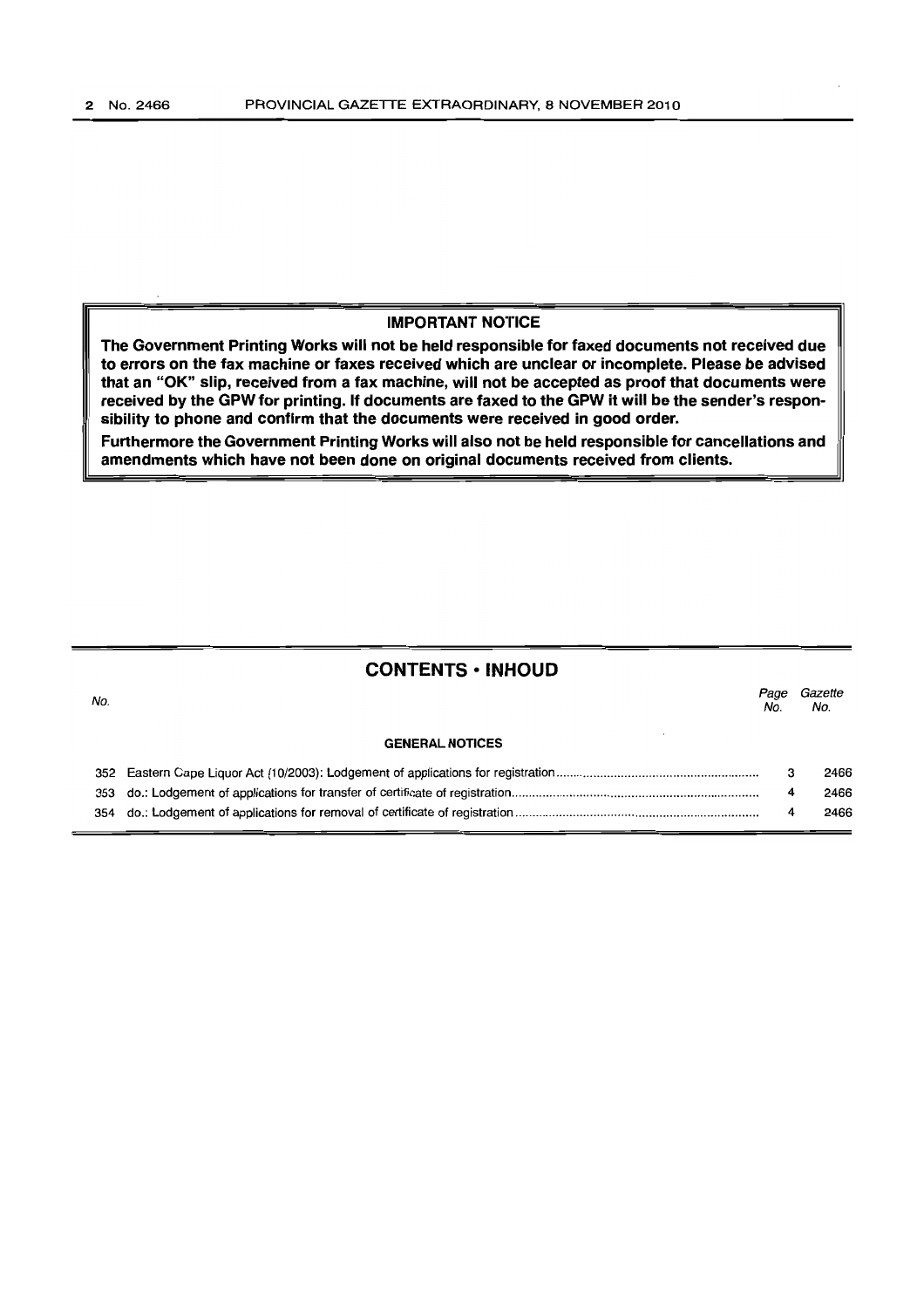# **No.3S2**

1. CM3 [Reg 4 (1)]

EASTERN CAPE LIQUOR ACT, 2003 (Act No. 10 of 2003) NOTICE OF LODGEMENT Of APPLICATIONS FOR REGISTRATION

 $\cdot$ 

Notice is hereby given that the applications for registration, particulars of which appear in the Schedule hereunder, have been lodged with the Board.

Interested parties may, free of charge, inspect any application which appears in the Schedule hereunder and may within<br>twenty one days of this notice, lodge with the Board written representations in support of, or written

THEMBI ZONO - GXOYIYA EASTERN CAPE LIQUOR BOARD 02 November 2010

#### SCHEDULE

| $\mathbf{1}$                 |                  | $\mathbf{2}$                         | 3                                   | 4                               | 5                                                                                          |
|------------------------------|------------------|--------------------------------------|-------------------------------------|---------------------------------|--------------------------------------------------------------------------------------------|
| Application<br><b>Number</b> |                  | Name and number of<br>Ward           | Kind of registration<br>applied for | Kind of<br>liquor to be<br>sold | Name under which business is to be conducted<br>and particulars of the erf, street or farm |
| $\mathbf{1}$ .               | <b>ECP 18866</b> | Ward 26 Lukhanji<br>Municipality     | Consumption off<br>premises         | All kinds                       | Nonesi Cash, Haddon Farm, Queenstown                                                       |
| $\overline{2}$ .             | <b>ECP 18867</b> | Ward 26 Lukhanji<br>Municipality     | Consumption on<br>premises          | All kinds                       | N6, Roadhouse & Restaurant, 2b Cathcart Road,<br>Queenstown                                |
| $\overline{3}$ .             | <b>ECP 18868</b> | Ward 2 Joe Ggabi<br>Municipality     | Consumption on and off<br>premises  | All kinds                       | Calla's Tavern, 104 David Street, Hilton, Aliwal<br>North                                  |
| $\overline{4}$ .             | <b>ECP 18869</b> | Ward 8 Sengu<br>Municipality         | Consumption on and off<br>premises  | All kinds                       | Mama's Jazz, 51 Dikwenyama Street, Main Road,<br>Sterkspruit                               |
| 5.                           | <b>ECP 18870</b> | Ward 3 Elundini<br>Municipality      | Consumption on and off<br>premises  | All kinds                       | Ziyawa Tavern, R1383 Sonwabile Loc, Maclear                                                |
| 6.                           | <b>ECP 18871</b> | Ward 3 BCM                           | Consumption off<br>premises         | All kinds                       | Oxford Liquors, Erf 26500, 268 Oxford Street, EL                                           |
| $\overline{7}$ .             | <b>ECP 18872</b> | Ward 5 Elundini<br>Municipality      | Consumption on and off<br>premises  | All kinds                       | Hardale Tavern, Ngxaza A/A, Maclear                                                        |
| $\overline{8}$ .             | <b>ECP 18873</b> | Ward 4 Nyandeni<br>Municipality      | Consumption on and<br>off premises  | All kinds                       | Zalu Tavern, Maweni Loc, Mthombe A/A, Libode                                               |
| 9.                           | <b>ECP 18874</b> | Ward 4 KSD<br>Municipality           | Consumption on and off<br>premises  | All kinds                       | Steak House Tavern, No.152 Gerald Spilkin Road,<br>ikwezi Township, Mthatha                |
| 10.                          | <b>ECP 18875</b> | Ward 23 Ingquza Hill<br>Municipality | Consumption on and off<br>premises  | All kinds                       | Jazz Tavern, Lambesi A/A, Khonjwayo Loc,<br>Lusikisiki                                     |
| 11.                          | <b>ECP 18876</b> | Ward 17 Nyandeni<br>Municipality     | Consumption on and off<br>premises  | All kinds                       | Two Trees Tavern, Mdumazulu Loc,<br>Mampondomiseni A/A, Ngqeleni                           |
| 12.                          | <b>ECP 18877</b> | Ward 22 NMMM                         | Consumption off<br>premises         | All kinds                       | Lulu's Place, 4722 Daku Road, Kwa Zakhele, PE                                              |
| 13.                          | <b>ECP 18878</b> | Ward 29 NMMM                         | Consumption on and off<br>premises  | All kinds                       | Dlele's Place, 120 Masangwana Street, New<br>Brighton, PE                                  |
| $\overline{14}$ .            | <b>ECP 18879</b> | Ward 38 NMMM                         | Consumption off<br>premises         | All kinds                       | Mamie's Liquorshop, 268 Sinyane Street, Kwa<br>Noxolo, PE                                  |
| $\overline{15}$ .            | <b>ECP 18880</b> | Ward 41 NMMM                         | Consumption on and off<br>premises  | All kinds                       | Phola Park, 7868 Phola Park, Chetty, PE                                                    |
| 16.                          | <b>ECP 18881</b> | Ward 4 Ndlambe<br>Municipality       | <b>Special Event</b>                | All kinds                       | Kenton Music Fest, Eves Retreat Farm, Portion<br>397, South Gorah Farm, Bathurst           |
| 17 <sub>1</sub>              | <b>ECP 18882</b> | Ward 8 Sengu<br>Municipality         | Consumption on<br>premises          | All kinds                       | T.S. Delicious, 17A Van Tonder Street, Sterkspruit                                         |
| 18.                          | <b>ECP 18883</b> | Ward 14 Nyandeni<br>Municipality     | Consumption on and off<br>premises  | All kinds                       | Sivazama Tavern, Turweni Loc, Dumasi A/A,<br>Nggeleni                                      |
| 19.                          | <b>ECP 18884</b> | Ward 21 Nyandeni<br>Municipality     | Consumption on and off<br>premises  | All kinds                       | Masonwabe Tavern, Mchapati Loc, Gopini A/A,<br>Nggeleni                                    |
| 20.                          | <b>ECP 18885</b> | Ward 13 BCM                          | Consumption on and<br>off premises  | All kinds                       | Freedom Tavern, P48 Reeston, Renas Farm, EL                                                |
| 21.                          | <b>ECP 18886</b> | Ward 20 Mbhashe<br>Municipality      | Consumption on and off<br>premises  | All kinds                       | Skhokho Tavern, Hobeni A/A, Elliotdale                                                     |
| $\overline{22}$              | <b>ECP 18887</b> | Ward 20 Mbashe<br>Municipality       | Consumption on and off<br>premises  | All kinds                       | Thulani Tavern, Hobeni A/A, Elliotdale                                                     |
| 23.                          | <b>ECP 18888</b> | Ward 14 Nyandeni<br>Municipality     | Consumption on and off<br>premises  | All kinds                       | Vumisa - Nam Tavern, Mncane Loc, Zixholosini<br>A/A, Ngqeleni                              |